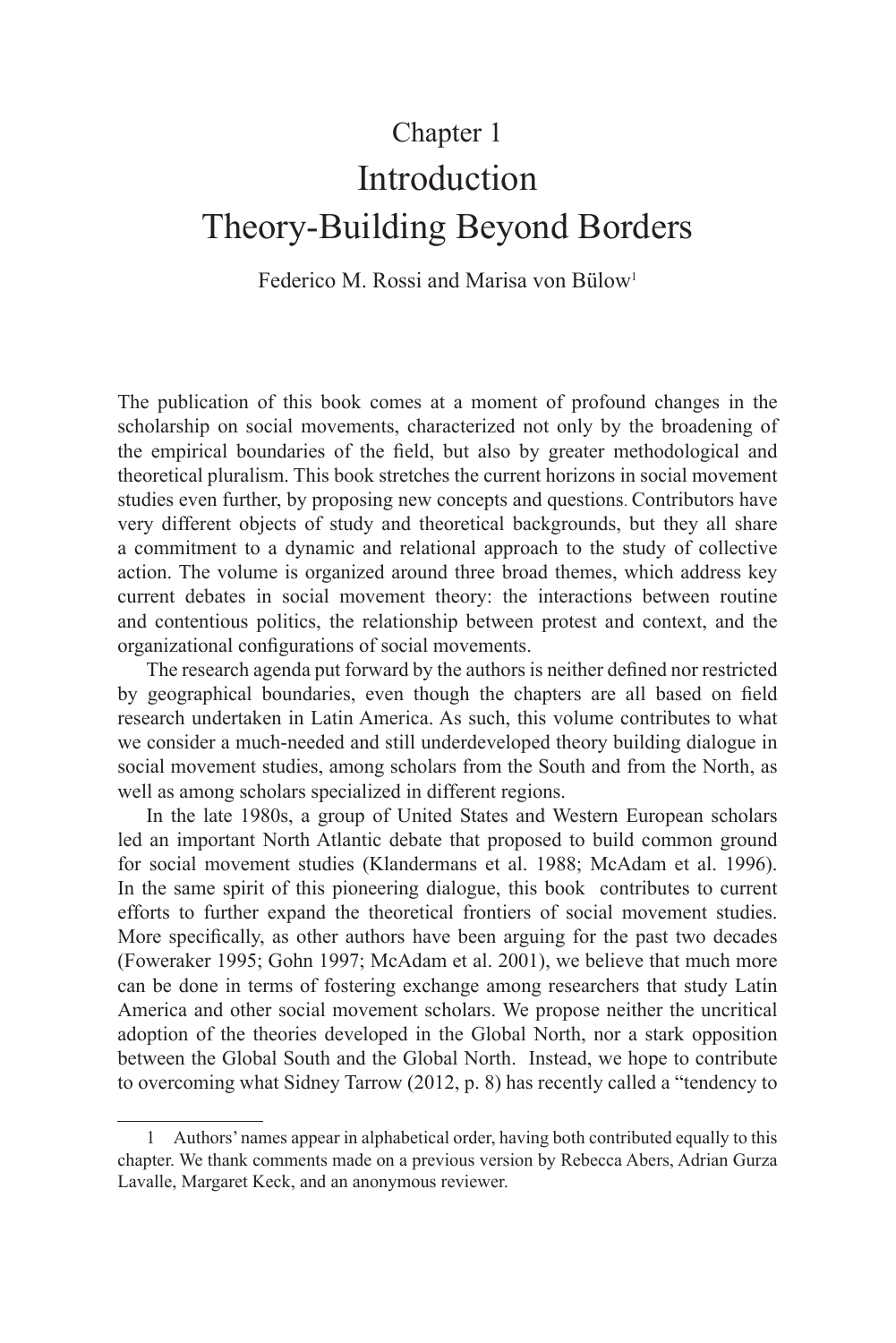closure" in the social movements literature, in reference to the lack of integration between the "growing strand of theorizing" coming from the Global South and research by other scholars.

In Latin America, research groups and publications have bourgeoned, without necessarily committing to any specific or rigid set of methods or theories. Whereas in the 1980s the focus of debates in the region was on the challenges and opportunities created by transitions to democracy (Jelin 1985; Eckstein 1989), in the 1990s this focus changed, with a more explicit recognition of the plurality of subjects, repertoires, and processes (Gohn 1997; Álvarez et al. 1998). More recently, we have witnessed an increase in the number of scholars studying Latin American social movements and protests from diverse social science traditions (Johnston and Almeida 2006).<sup>2</sup>

Important research agendas within social movement studies have emerged as a result of Latin American scholarship.<sup>3</sup> A prominent example is Keck and Sikkink's (1998) path-breaking analysis of advocacy coalitions, which kicked-off a boom in studies about the multi-scalar dimension of social movements in Latin America and all around the world.<sup>4</sup>

Too often, however, arguments and research agendas from various regions have developed in parallel and opportunities for collaboration have been missed. We mention only a few potential areas of dialogue in this introduction. For instance, research on Latin America pioneered studies on the relationship between democratization and contentious politics in the 1980s and 1990s,<sup>5</sup> but this literature is not well known among social movement theorists that study other regions (Rossi and della Porta 2009). The recent wave of studies about new participatory arenas presents other opportunities for dialogue and theory building. There is a large and fast growing literature that brings together social movement theories, democracy theories, and state theories to analyze a myriad of experiences, going from local councils to national conferences and participatory budgets.<sup>6</sup> Research on this topic

<sup>2</sup> For an analysis of these changes in the recent literature produced by Brazilian scholars, see Abers and von Bülow 2010 and Kunrath 2011.

In part, of course, the visibility of important texts has been hindered by the lack of translations from Spanish and Portuguese. In the past few years, however, social movement scholars studying Latin America have sought increasingly to publish their work in English. According to Poulson et al. (2014, Figure 1), between 2002 and 2010 Latin American movements have been the focus of 16 percent of the articles published in the two main journals of the sub-discipline—Mobilization and Social Movement Studies.

<sup>4</sup> For example, Hochstetler (2002); Bandy and Smith (2005); della Porta and Tarrow (2005); Tarrow (2005); Grimson and Pereyra (2008); Pleyers (2010); von Bülow (2010); Silva (2013).

<sup>5</sup> For example, Mainwaring and Viola (1984); Jelin (1985); Slater (1985); Calderón (1986); Boschi (1987); Mainwaring (1987); Eckstein (1989); Corradi et al. (1992); Escobar and Álvarez (1992); Brysk (1994); Doimo (1995); Oxhorn (1995); Schneider (1995); Collier (1999).

<sup>6</sup> For example, Abers (2000); Avritzer (2002); Baiocchi (2005).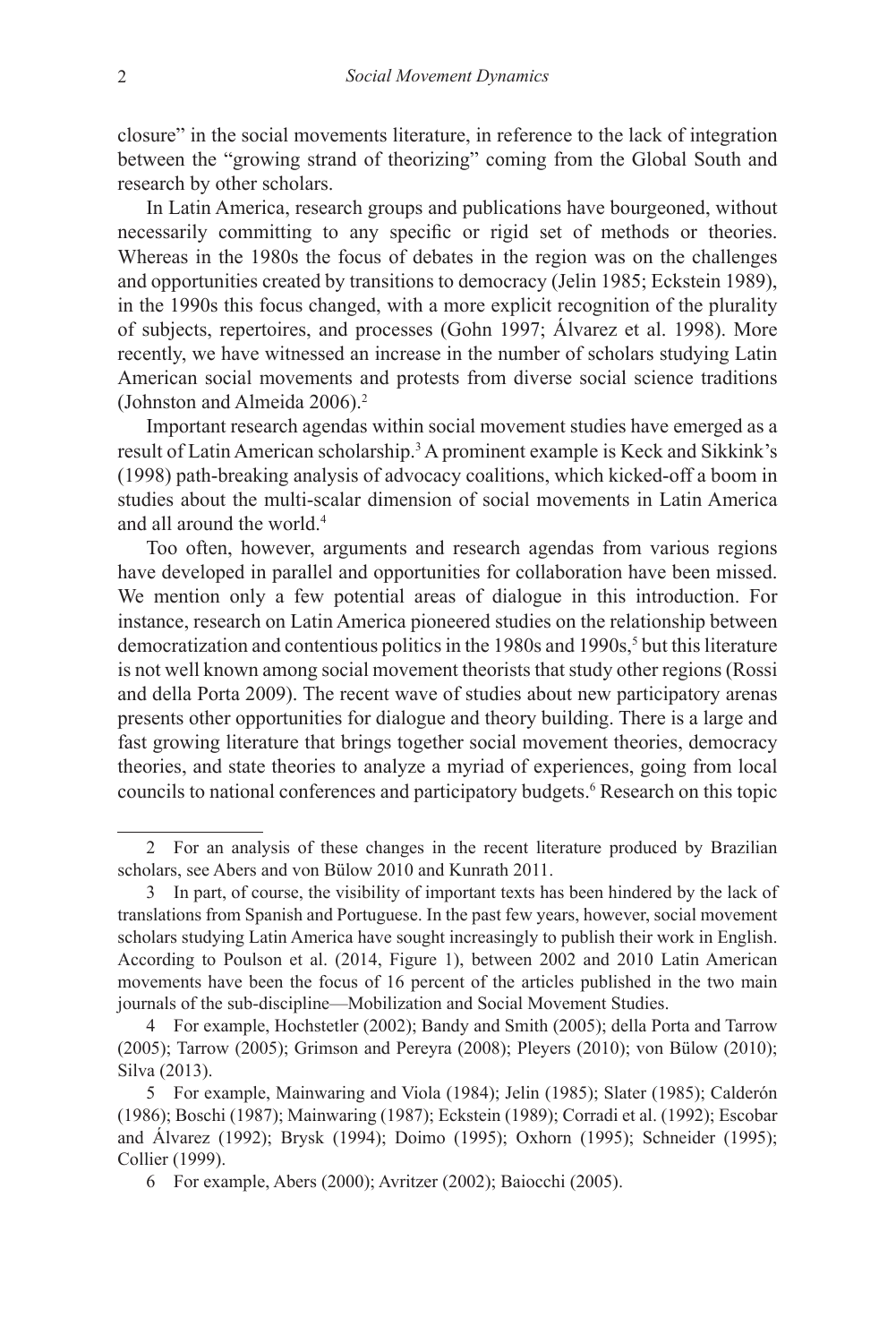has promoted innovative ways to analyze the intricate and changing relationships between the state and social movements. As we explain in the next section, various chapters of this volume speak to this debate.

Another area that calls for a more intensive dialogue is the integration of identity and cultural studies with social movement research. Since the 1980s, for example, scholars of Latin American movements have been making connections between the cultural and economic dimensions of collective action that non-Latin Americanists would certainly find valuable.<sup>7</sup> Finally, since the 2000s, another focus of debate and theory-building comes from the literature on the political economy of mobilization cycles, which integrates the economic and political dimensions of struggles.<sup>8</sup> In the context of the recent wave of anti-austerity protests in the United States and the European Union, this literature gains renewed relevance, in order to better understand how economic crises and grievances affect mobilization. Again, various chapters in this book address these debates in different ways.

With this concern for expanding and diversifying the conversation among scholars of social movements everywhere, this book speaks to crucial contemporary debates in the general literature. Each chapter includes a review of the international literature, and identifies gaps highlighted by empirical research.

All chapters are empirically grounded in current Latin America and shed new light on key social movements, but they do not seek to present a comprehensive overview of the social movement landscape in the region. Thus, most relevant are not the empirical findings of each author (in many cases—though not all—these have been published elsewhere), but the efforts to situate the actions and challenges faced by the social movements they study in a broader conversation, shedding light on key research problems, and allowing us to move forward in sometimes unexpected ways.

### **Routine and Contentious Politics**

The first section of this book brings together three chapters, all of which focus on the interactions between routine and contentious politics, or what are sometimes called "conventional" and "unconventional" forms of political participation. The chapters by Rossi, Mische, and Abers and Tatagiba present a common general approach to this problem. The authors go beyond the artificial boundaries that much of the social movement literature builds between routine and contentious forms of collective action, while acknowledging the need to analyze the challenges

<sup>7</sup> For example, Sader (1988); Jelin (1990); Escobar and Álvarez (1992); Dagnino (1994, 2003); Foweraker (1995); Álvarez et al. (1998); Garretón (2002); Lucero (2008); Warren (2012).

<sup>8</sup> For example, Walton and Schefner (1994); Auyero (2003); Yashar (2005); Almeida and Johnston (2006); Rhodes (2006); Roberts and Portes (2006); Almeida (2007); Roberts (2008); Silva (2009); Rice (2012); Almeida (2014); Rossi (2015).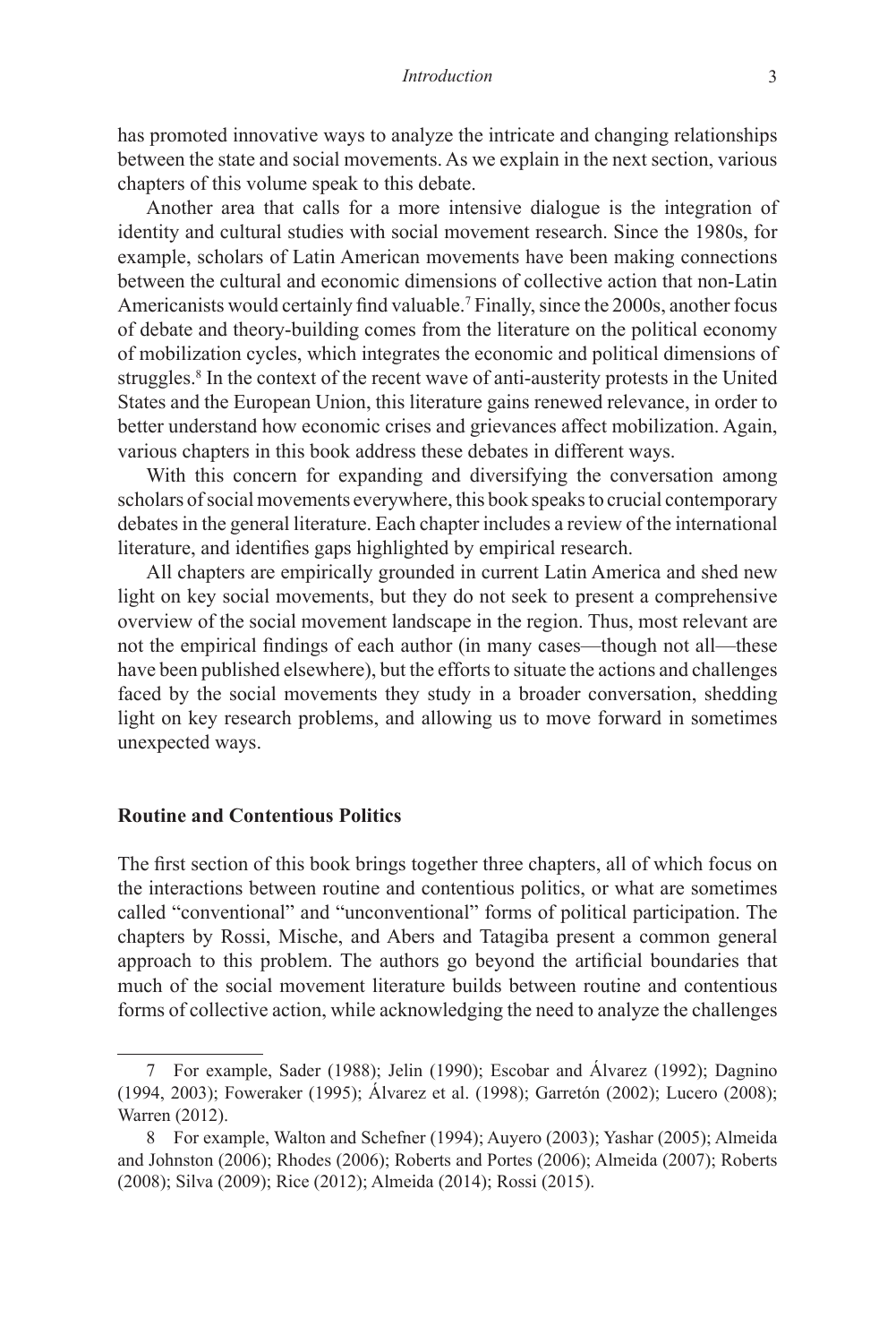faced by social movements when choosing how and where to make claims. For all of these authors, this debate requires exploring the interaction between social movements, political actors, and state institutions.

The chapter by Federico M. Rossi presents an innovative conceptual framework for understanding the different strategies of social movements. By differentiating between the well-known concept of "repertoire of contention" and the new concepts of "repertoire of strategies" and "stock of legacies," readers are offered a different window into the historically rooted processes of strategy making and performing by social movements. These concepts allow us to understand what happens when movements do not deploy their repertoire of contention. This chapter is empirically grounded in a study of the Argentine *piquetero* movement—one of the most important social movements of the region in the past decade. Based on indepth fieldwork, the author walks us through the maze of organizations, strategies, and ideologies that together make up this fragmented movement.

Ann Mische analyzes the tensions between partisan and civic modes of engagement, thus presenting an important contribution to the literature on activism, and, more specifically, the literature on the relationships between social movements and political parties. She focuses on youth activism during Brazil's period of democratic reconstruction, presenting an analysis that emphasizes the ambivalence and the tensions inherent in these relationships, which, nonetheless, do not present unsurmountable obstacles to collective action. To explore movement activities in the context of these tensions, she reformulates the concept of "publics" and proposes to go beyond the divide between instrumental and communicative forms of action, so often present—as she demonstrates—among theorists of democracy and of civil society.

Rebecca Neaera Abers and Luciana Tatagiba analyze what they call "institutional activism." Based on the interactions between social movements and government in Brazil, they present an important contribution to better understanding the porous boundaries between state and civil society. In spite of the recent upsurge in attention to this topic in the context of the rise of leftist governments in the region, the authors argue that this is not a new phenomenon. It is also not limited to a specific public policy issue, as their past research on other policy arenas unequivocally shows. Perhaps, they suggest, this kind of activism has had less visibility in the literature because it has less visibility empirically, and its impacts are unknown.

Interestingly, Abers and Tatagiba show how their analysis of the Brazilian case has strong parallels with Banaszak's (2009) study about feminists working within the US federal bureaucracy, thus effectively bridging the scholarship on social movements and states in the North and South of the Americas. Students of other regions and of other social movements will also be able to relate to Mische's analysis of attempts to ban partisan identities in the Brazilian student movement, and will benefit from her agency-centered model for understanding the tensions and ambiguities in the interactions between political parties and social movements. Consider, for example, the relationship between parties and the Civic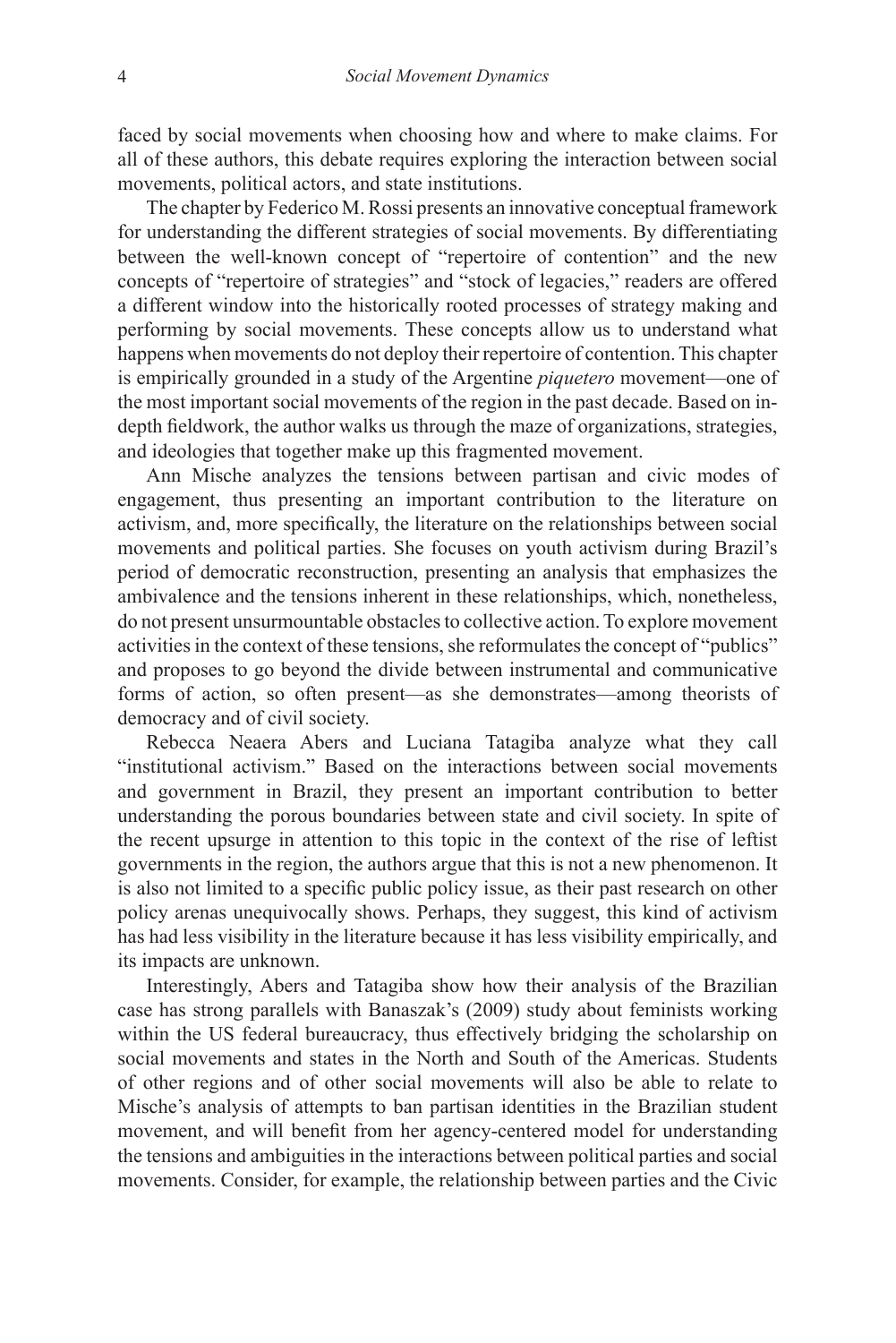Forum in the Czech Republic during democratization (Glenn 2003), and the links between social movements and rightist and leftist parties during the process of neoliberal reforms in India (Desai 2012). Mische's analytical framework also helps to understand other cases in Latin America. To give just one example, there are strong parallels with the ambiguous but continuous process of distancing between the Chilean student movement and traditionally allied political parties (von Bülow and Bidegain, forthcoming).

Similarly, Rossi's conceptual framework will be useful for scholars who seek to explore the link between micro decisions and macro changes in repertoires in other social movements. This framework could help explain, for instance, why and how some of the guerrilla strategies formulated by Ernesto "Che" Guevara for rural Bolivia and Congo were adapted to its urban use by sectors of the Black Panthers Party and, later, the Black Liberation Army in the United States (Young 2006; Bloom and Martin 2013; Freedman 2013). It can also help understand the combination of collaborative and contentious strategies in the interplay between the landless peasants' movement and Brazilian party politics (Vergara-Camus 2009). Taken together, these chapters demonstrate that it is impossible to understand social movements, in Latin America and elsewhere, without considering how they interact with other political and social actors and state institutions in both routine and contentious ways.

### **Protest and Environmental, Economic, and Political Opportunities**

While the first group of chapters moves beyond traditional formulations and boundaries, the second group of authors focuses on a debate that has a long (and contentious) history in social movement studies. These chapters explore the relationship between protest and economic, political, and environmental change. Of course, this is not a new topic in the Latin American literature, much of which sought to understand the relationship between collective action and authoritarianism in the 1970s and 1980s, and, later, the impacts of transitions to democracy.

In this book, we present two contributions on this debate. The chapter by Paul D. Almeida focuses on the effects of a still understudied dimension of the political context on social movements: the role of threats in explaining collective action. While acknowledging that both opportunity and threat may—in complex environments—activate episodes of collective action, this chapter offers new insights by offering a novel typology of threats. Based on extensive knowledge of various Central American cases of mobilization, the author distinguishes among threats of state repression, state-attributed economic problems, and environmental harms. Such a broad approach to threats allows us to move forward in understanding the impacts of the political context on social movements. At the same time, it underscores the dynamic character of collective action. The chapter ends with a call for more research on the timing of threats as catalysts for mobilization.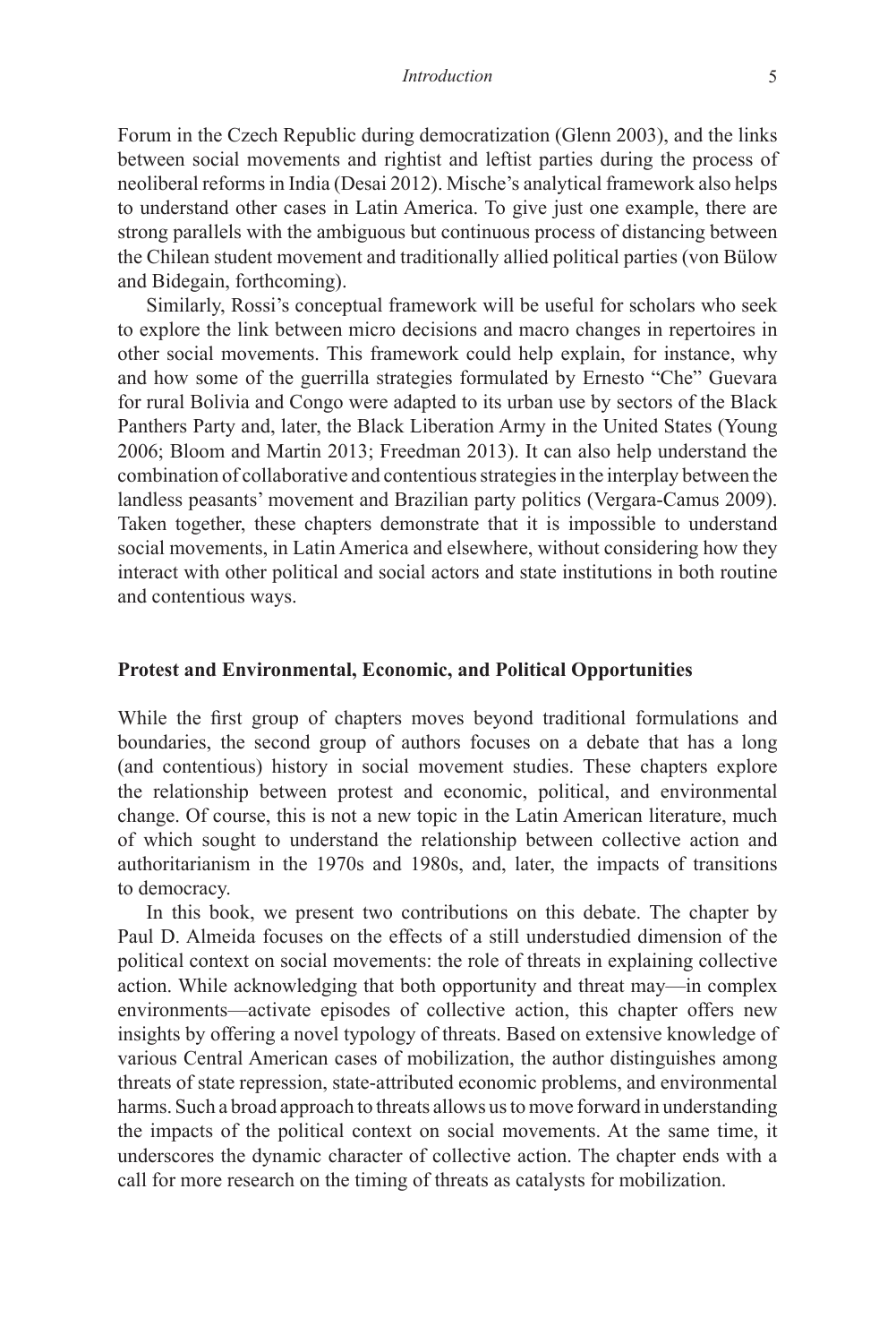Ligia Tavera Fenollosa's chapter offers a framework for analyzing the unintended outcomes of social movements, a goal that has been overshadowed by the literature's focus on assessing intended impacts. Based on an analysis of the 1985 Earthquake Victims Movement in Mexico City, the author argues that this movement's success in meeting its stated goals is only part of the story. Most interesting is how the movement contributed to Mexico's democratization process, even though this was not on its explicit agenda. Thus, in this chapter the political context simultaneously influences and is influenced by social movements in unexpected ways that require, as the author argues, distancing ourselves from a movement-centered perspective and thinking of social movements as historical events.

These arguments travel well beyond the geographical limits of Latin America. For instance, the chapter by Almeida presents a welcome call for a more nuanced analysis of the relationship between protest and political context, which can and should be taken seriously by the literature on the topic. An analysis of a variety of threats can help to better explain the emergence of many social movements against mining, transgenic agriculture, nuclear projects, and dams in contemporary Latin America. The analysis of the role of environmental threats can also help explain the emergence of environmental movements elsewhere. For instance, the *Ekoglasnot*, a movement that became the first important defiance to the national Communist regime in Bulgaria (Petrova 2004). Tavera Fenollosa's call for thinking about social movements as historical events presents yet another example of a contribution to a broad debate, which is in no way restricted to the case of Mexico City. Studies of democratization processes in Eastern Europe, the former Soviet Union, and Northern Africa, also show the relevance of taking an eventful perspective in social movement studies (Beissinger 2002; della Porta 2014).

#### **New Organizational Repertoires**

The third debate approached in this book focuses on changes in organizational ecologies and networks of social movements within and across national boundaries. Two chapters address the processes of transnationalization and diversification of organizational forms, and the challenges and opportunities these present for social movements and other civil society organizations.

Adrian Gurza Lavalle and Marisa von Bülow bring together their previous research on organizational ecologies and on transnational networks, respectively, to analyze the intermediation roles of what they call "institutionalized brokers." In spite of the recent interest in the mechanism of brokerage in contentious politics, the creation of specific organizations in charge of intermediation within and beyond civil society has not been the object of systematic research. The authors argue for a dynamic approach to brokerage as a process, in order to better understand how it shapes relationships among actors through time. Thus, the chapter advances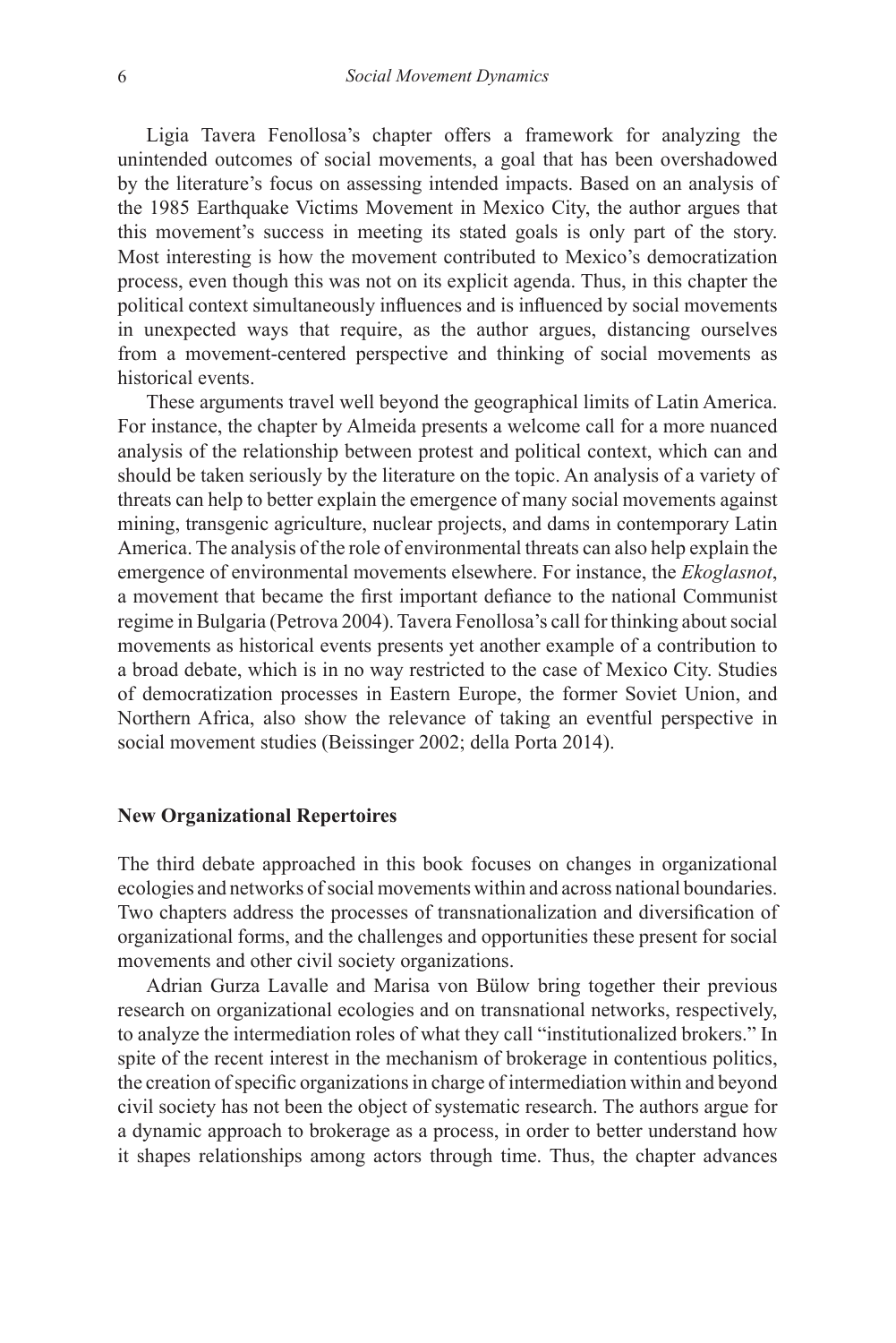a research agenda that seeks to acknowledge the challenges and trade-offs of intermediation within expanded organizational ecologies.

The chapter by Rose J. Spalding builds on the growing interest in the creation and functioning of transnational networks. More specifically, it contributes to recent efforts at better understanding how and why actors move through multiple scales by introducing two mobilization processes: the "domestic loop" and the "deleveraging hook." The first shows how domestic networks bring home discourse and framing infused with international learning, thus advancing our knowledge about the national impacts of transnational activism. The second examines activist efforts to address the clash between democratic decision-making and externally enforced neoliberal rules. Based on the author's extensive knowledge of Central America (and more specifically of the anti-mining mobilizations in El Salvador), the chapter also contributes to better understanding the problems that routinely emerge in North–South movement alliances. It argues for conceptual refinement of the debate about the roles of actors in such alliances, differentiating between types of international nongovernmental organizations.

Both of these chapters build on the international literature and move forward by proposing new concepts and typologies that can be useful in thinking about other empirical cases. For instance, in their analysis about institutionalized brokers, Gurza Lavalle and von Bülow mention how organizations during the civil rights movement in the United States played similar types of brokerage roles. In spite of the recent interest in the study of brokerage in Latin America, this is neither a new topic, nor one that is restricted to the region. Spalding's analysis builds on previous attempts to study the ways in which national actors strategize and build coalitions beyond national borders. Thus, the framework proposed builds on Keck and Sikkink's "boomerang" (1998), Tarrow's "rooted cosmopolitans" (2005), della Porta and Caiani's "paths to Europeanization" (2009), and von Bülow's "pathways to transnationality" (2010), and contributes to this literature by further specifying actors and processes. As they put forward new typologies of institutionalized brokers and transnational processes, these chapters present research agendas that open doors for thinking about organizational power and coalition building in different contexts.

**\*\*\***

This book seeks to foster a greater dialogue among scholars that study different regions of the world. The various chapters of the book express an underlying common interest of the authors in developing a dynamic-relational approach to the study of social movements. However, this book does not propose a unique vision. Rather, it enriches the field with innovative ideas that travel well to other regions and cultures.

The book closes with a chapter by Margaret E. Keck, in which she discusses the potentialities of this research agenda. The author connects the ideas put forward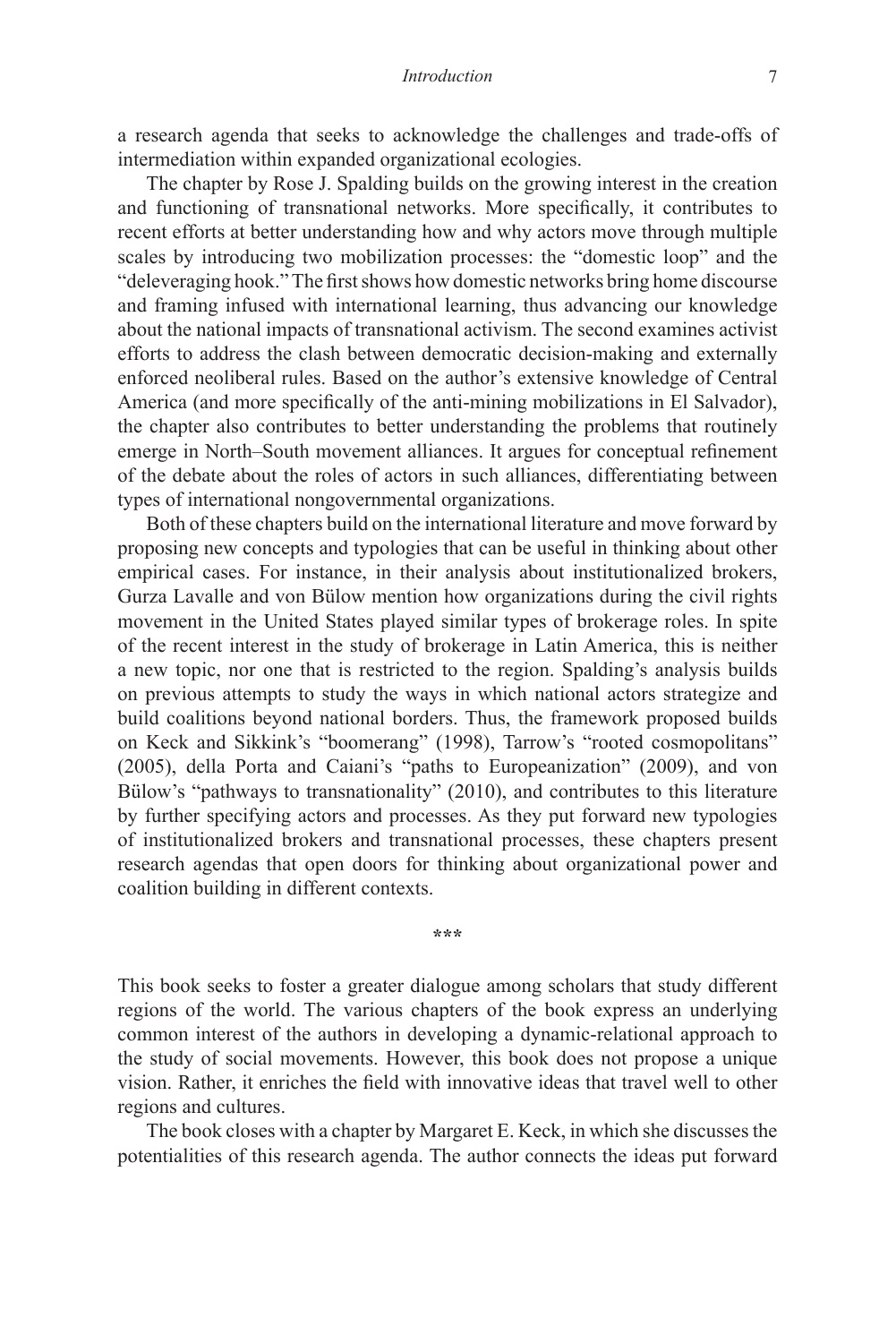separately in the chapters, and, in doing so, masterfully moves forward in the dialogue we propose to generate.

## **References**

- Abers, Rebecca Neaera, 2000. *Inventing local democracy: grassroots politics in Brazil.* Boulder: Lynne Rienner.
- Abers, Rebecca Neara and von Bülow, Marisa, 2010. "Apresentação. Dossiê Movimentos Sociais e Ação Coletiva." *Revista Brasileira de Ciência Política*, 3, pp. 13–21.
- Almeida, Paul D., 2007. "Defensive mobilization: popular movements against economic adjustment policies in Latin America." *Latin American Perspectives*, 34(3), pp. 123–39.

———, 2014. *Mobilizing democracy: globalization and citizen protest.* Baltimore: Johns Hopkins University Press.

- Almeida, Paul D. and Johnston, Hank, 2006. "Neoliberal globalization and popular movements in Latin America." In: Hank Johnston and Paul D. Almeida eds. *Latin American social movements: globalization, democratization, and transnational networks*. Boulder: Rowman & Littlefield, pp. 3–18.
- Álvarez, Sonia, Dagnino, Evelina, and Escobar, Arturo eds, 1998. *Cultures of politics, politics of culture: re-visioning the Latin American social movements*. Boulder: Westview.
- Auyero, Javier, 2003. *Contentious lives: two Argentine women, two protests, and the quest for recognition*. Durham: Duke University Press.
- Avritzer, Leonardo, 2002. *Democracy and the public space in Latin America*. Princeton: Princeton University Press.
- Baiocchi, Gianpaolo ed., 2005. *Militants and citizens: the politics of participatory democracy in Porto Alegre*. Stanford: Stanford University Press.
- Banaszak, Lee Ann, 2009. *The women's movement inside and outside the state*. New York: Cambridge University Press.
- Bandy, Joe and Smith, Jackie eds, 2005. *Coalitions across borders: transnational protest and the neoliberal order*. Lanham: Rowman & Littlefield.
- Beissinger, Mark, 2002. *Nationalist mobilization and the collapse of the soviet state*. New York: Cambridge University Press.
- Bloom, Joshua and Martin, Waldo E., 2013. *Black against empire: the history and politics of the Black Panther party*. Berkeley: University of California Press.

Boschi, Renato, 1987. "Social movements and the new political order in Brazil." In: John Wirth, Edson De Oliveira Nunes, and Thomas Bogenschild eds. *State and society in Brazil: continuity and change*. Boulder: Westview, pp. 179–212.

Brysk, Alison, 1994. *The politics of human rights in Argentina: protest, change, and democratization*. Stanford: Stanford University Press.

Calderón, Fernando ed., 1986. *Los movimientos sociales ante la crisis*. Buenos Aires: Universidad de la Naciones Unidas–CLACSO–IISUNAM.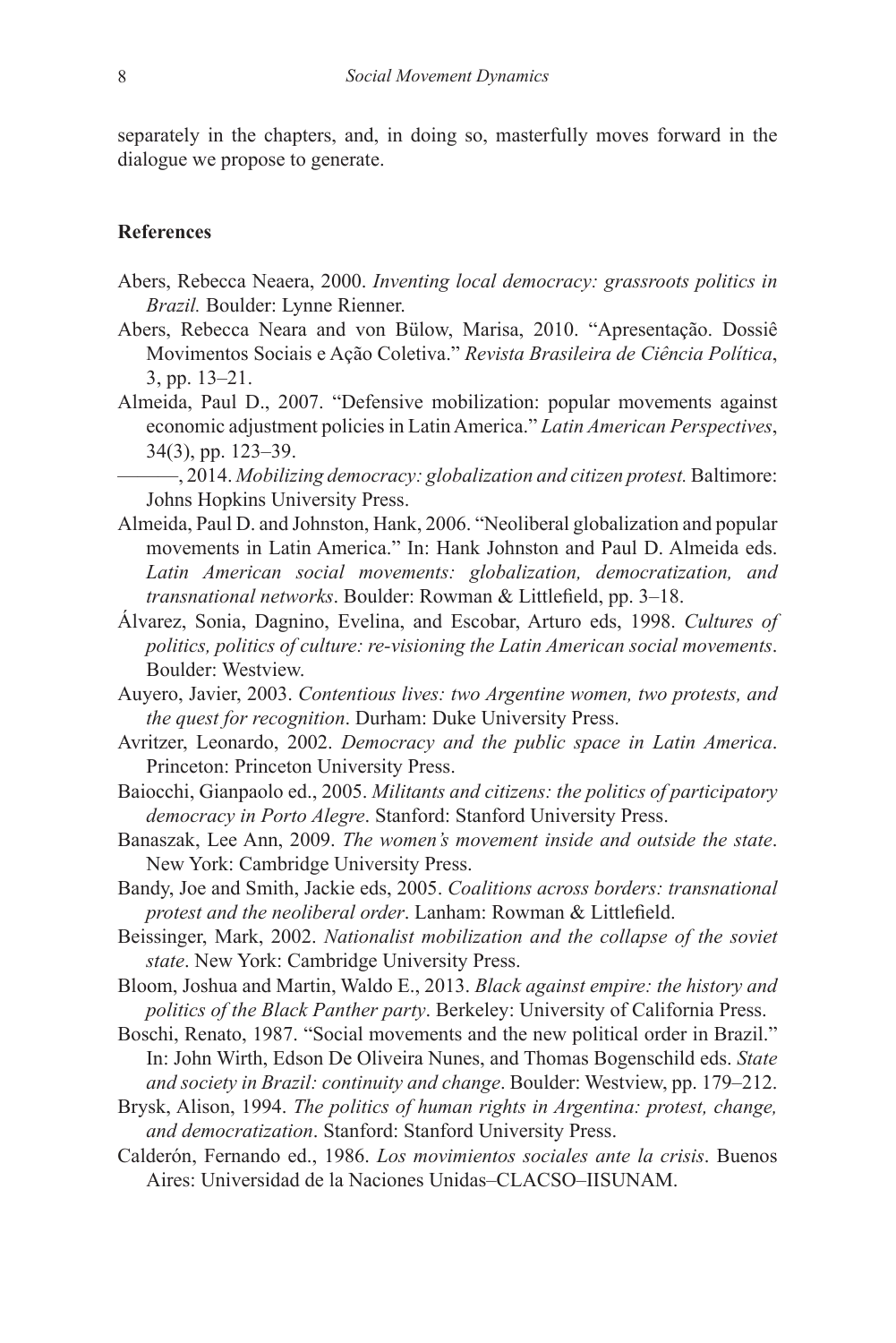- Collier, Ruth Berins, 1999. *Paths toward democracy: the working class and elites in western Europe and South America*. Cambridge: Cambridge University Press.
- Corradi, Juan E., Fagen, Patricia Weiss, and Garretón, Manuel Antonio eds, 1992. *Fear at the edge: state terror and resistance in Latin America*. Berkeley: University of California.
- Dagnino, Evelina, 1994. *Os anos 90: política e sociedade no Brasil*. São Paulo: Brasiliense.

- della Porta, Donatella, 2014. *Mobilizing for democracy: comparing 1989 and 2011*. New York: Oxford University Press.
- della Porta, Donatella and Caiani, Manuela, 2009. *Social movements and Europeanization*. Oxford: Oxford University Press.
- della Porta, Donatella and Tarrow, Sidney, 2005. *Transnational protest and global activism.* Lanham: Rowman & Littlefield.
- Desai, Manali, 2012. "Parties and the articulation of neoliberalism: from 'the emergency' to reforms in India, 1975–1991." In: Julian Go ed. *Political power and social theory* (23). Bingley: Esmerald, pp. 27–63.
- Doimo, Ana Maria, 1995. *A vez e a voz do popular: movimentos sociais e participação política no Brasil pós-70*. São Paulo: ANPOCS/Relume-Dumará.
- Eckstein, Susan ed., 1989. *Power and popular protest*. Berkeley: University of California Press.
- Escobar, Arturo and Álvarez, Sonia eds, 1992. *The making of social movements in Latin America: identity, strategy, and democracy*. Boulder: Westview Press.
- Foweraker, Joe, 1995. *Theorizing social movements*. London: Pluto Press.
- Freedman, Lawrence, 2013. *Strategy: a history*. New York: Oxford University Press.
- Garretón, Manuel Antonio, 2002. "La transformación de la acción colectiva en América Latina." *Revista de la CEPAL*, 76, pp. 7–24.
- Giugni, Marco, 1997. "Federalismo e movimenti sociali." *Rivista Italiana di Scienza Politica*, 26(1) pp. 147–70.
- Glenn, John K., 2003. "Contentious politics and democratization: comparing the impact of social movements on the fall of communism in Eastern Europe." *Political Studies*, 51(1) pp. 103–20.
- Gohn, Maria da Glória, 1997. *Teoria dos movimentos sociais: paradigmas clássicos e contemporâneo.* São Paulo: Loyola.
- Grimson, Alejandro and Pereyra, Sebastián eds, 2008. *Conflictos globales, voces locales: movilización y activismo en clave transnacional*. Buenos Aires: UNRISD–Prometeo.
- Hochstetler, Kathryn, 2002. "After the boomerang: environmental movements and politics in the La Plata River basin." *Global Environmental Politics*, 2(4) pp. 35–57.
- Jelin, Elizabeth, 1990. *Women and social change in Latin America*. London: Zed Books.

<sup>———, 2003. &</sup>quot;Citizenship in Latin America." *Latin American Perspectives*, 30, pp. 221–25.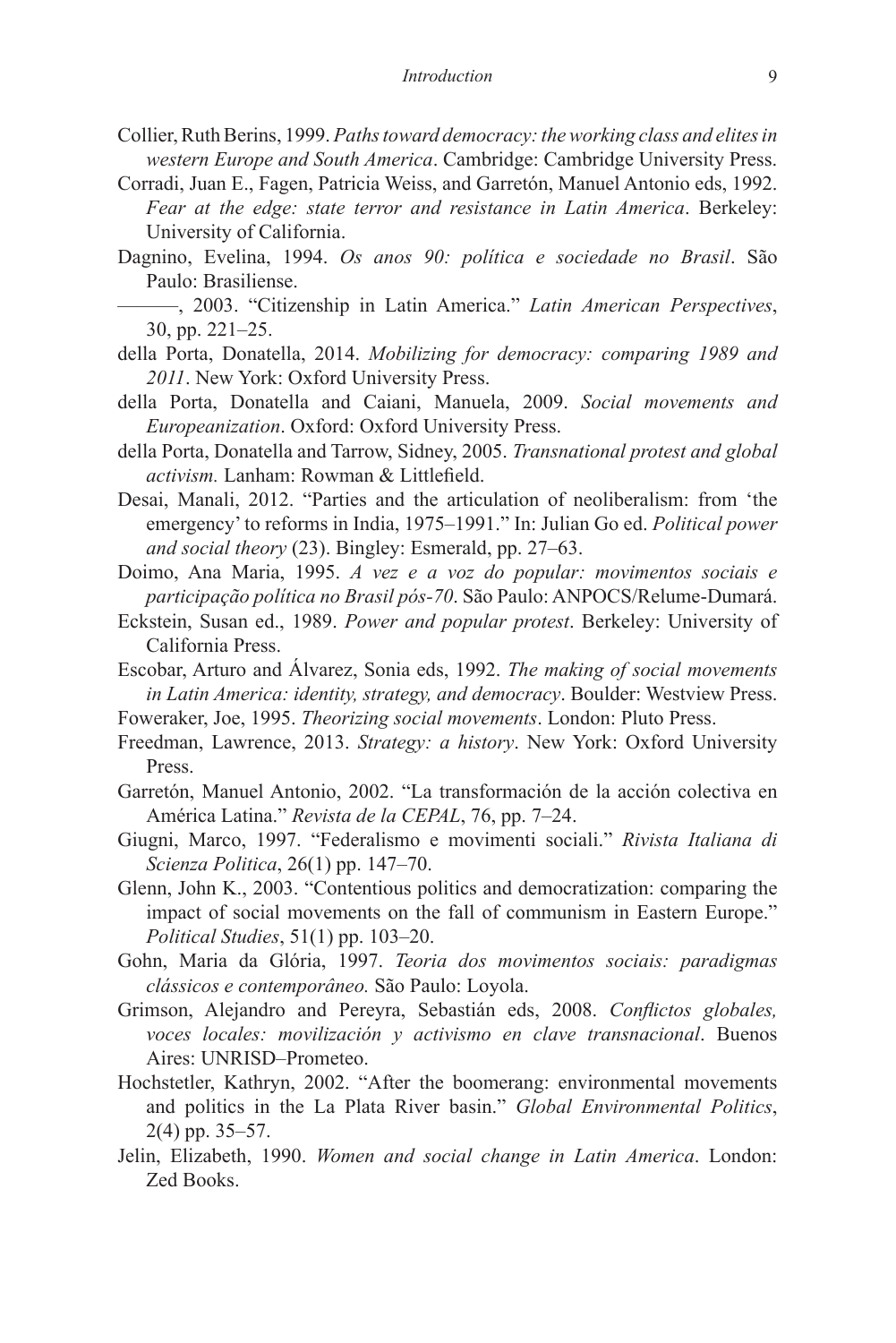- Jelin, Elizabeth ed., 1985. *Los nuevos movimientos sociales*, 2 vols. Buenos Aires: Centro Editor de América Latina.
- Johnston, Hank and Almeida, Paul D. eds, 2006. *Latin American social movements: globalization, democratization, and transnational networks*. Lanham: Rowman & Littlefield.
- Keck, Margaret E. and Sikkink, Kathryn, 1998. *Activists beyond borders: advocacy networks in international politics*. Ithaca: Cornell University Press.
- Klandermans, Bert, Kriesi, Hanspeter, and Tarrow, Sidney, 1988. *From structure to action: comparing social movement research across cultures*. Greenwich: JAI.
- Kriesi, Hanspeter, Koopmans, Ruud, Duyvendak, Jan Willen and Gugni, Marco eds, 1995. *New social movements in Western Europe: a comparative analysis*. Minneapolis: University of Minnesota Press.
- Kunrath, Marcelo, 2011. "Apresentação. Dossiê Movimentos Sociais." *Revista Sociologias*, 13(28) pp. 14–16.
- Lucero, José Antonio, 2008. *Struggles of voice: the politics of indigenous representation in the Andes*. Pittsburgh: University of Pittsburgh Press.
- Mainwaring, Scott, 1987. "Urban popular movements, identity, and democratization in Brazil." *Comparative Political Studies*, 20(2) pp. 131–59.
- Mainwaring, Scott and Viola, Eduardo, 1984. "New social movements, political culture, and democracy: Brazil and Argentina in the 1980s." *Telos*, 61, pp. 17–52.
- McAdam, Doug, McCarthy, John and Zald, Mayer, 1996. *Comparative perspectives on social movements: political opportunities, mobilizing structures, and cultural framings*. New York: Cambridge University Press.
- McAdam, Doug, Tarrow, Sidney and Tilly, Charles, 2001. *Dynamics of contention*. New York: Cambridge University Press.
- Oxhorn, Philip, 1995. *Organizing civil society. The popular sectors and the struggle for democracy in Chile*. Pennsylvania: Penn State University Press.
- Petrova, Dimitriva, 2004. "Bulgaria." In: Detlef Pollack and Jan Wielgohs, eds. *Dissent and opposition in communist Eastern Europe: origins of civil society and democratic transition.* Aldershot: Ashgate, pp. 161–84.
- Pleyers, Geoffrey, 2010. *Alter-globalization: becoming actors in the global age*. Cambridge: Polity.
- Poulson, Stephen C., Caswell, Cory P. and Gray, Latasha R., 2014. "Isomorphism, institutional parochialism, and the study of social movements." *Social Movement Studies*. DOI: 10.1080/14742837.2013.878246.
- Rhodes, Sybil, 2006. *Social movements and free-market capitalism in Latin America: telecommunications privatization and the rise of consumer protest*. Albany: State University of New York Press.
- Rice, Roberta, 2012. *The new politics of protest: indigenous mobilization in Latin America's neoliberal era*. Tucson: University of Arizona Press.
- Roberts, Bryan R. and Portes, Alejandro, 2006. "Coping with the free market city: collective action in six Latin American cities at the end of the twentieth century." *Latin American Research Review*, 41(2) pp. 57–83.